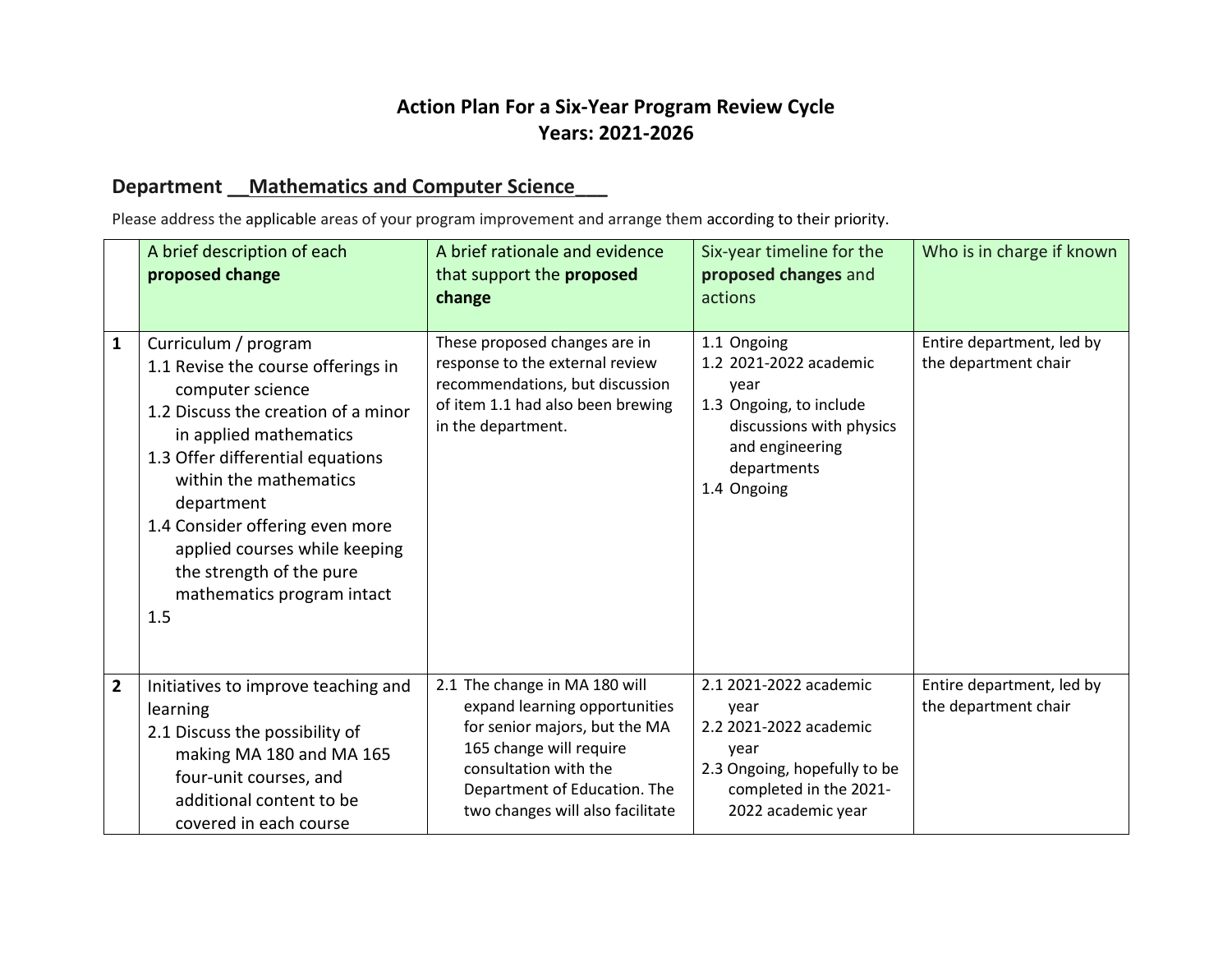|                | 2.2 Discuss with the E-team and<br>Academic Senate the hiring of<br>"Professors of Practice" in<br>computer science<br>2.3 Hire a tenure-track computer<br>science faculty member                                                                                                                                                                                                                                           | staffing within the<br>mathematics program.<br>2.2 Per recommendation of the<br>external review team<br>2.3 Vital for the continuation of the<br>computer science program                                                |                                                                                                                                                                                                                |                                                   |
|----------------|-----------------------------------------------------------------------------------------------------------------------------------------------------------------------------------------------------------------------------------------------------------------------------------------------------------------------------------------------------------------------------------------------------------------------------|--------------------------------------------------------------------------------------------------------------------------------------------------------------------------------------------------------------------------|----------------------------------------------------------------------------------------------------------------------------------------------------------------------------------------------------------------|---------------------------------------------------|
| 3              | Possible adjustments in faculty<br>priorities or responsibilities<br>3.1 Determine a general scheme<br>for staffing various courses<br>once revisions to the<br>curriculum are complete<br>3.2 Determine a general template<br>for when courses will be<br>offered<br>3.3 Map out a plan for personnel<br>occupying the role of<br>departmental chair and for<br>rendering administrative<br>assistance while short staffed | 3.1 To facilitate faculty planning<br>3.2 To help students plan their<br>long-term schedules<br>3.3 To help faculty anticipate<br>administrative responsibilities,<br>and per recommendation from<br>the assessment team | 3.1 Depending on who is<br>hired for computer<br>science and when the<br>hire occurs<br>3.2 Depending on who is<br>hired for computer<br>science and when the<br>hire occurs<br>3.3 2021-2022 academic<br>year | Entire department, led by<br>the department chair |
| $\overline{4}$ | Learning outcomes that the<br>department will assess in the<br>subsequent years<br>4.1 Reexamine the departmental<br>mission statement and learning<br>outcomes<br>4.2 Assess Communication outcome<br>4.3 Assess Creativity outcome<br>4.4 Assess Christian Connection<br>outcome<br>4.5 Assess Core Knowledge outcome                                                                                                     | 4.1 This should be a normal activity<br>at the end of every six-year<br>review<br>$4.2 - 4.6$ Comprise the normal<br>review cycle                                                                                        | 4.1 2021-2022 academic<br>year<br>4.2 Spring 2023<br>4.3 Spring 2024<br>4.4 Spring 2025<br>4.5 Spring 2026                                                                                                     | Entire department, led by<br>the department chair |